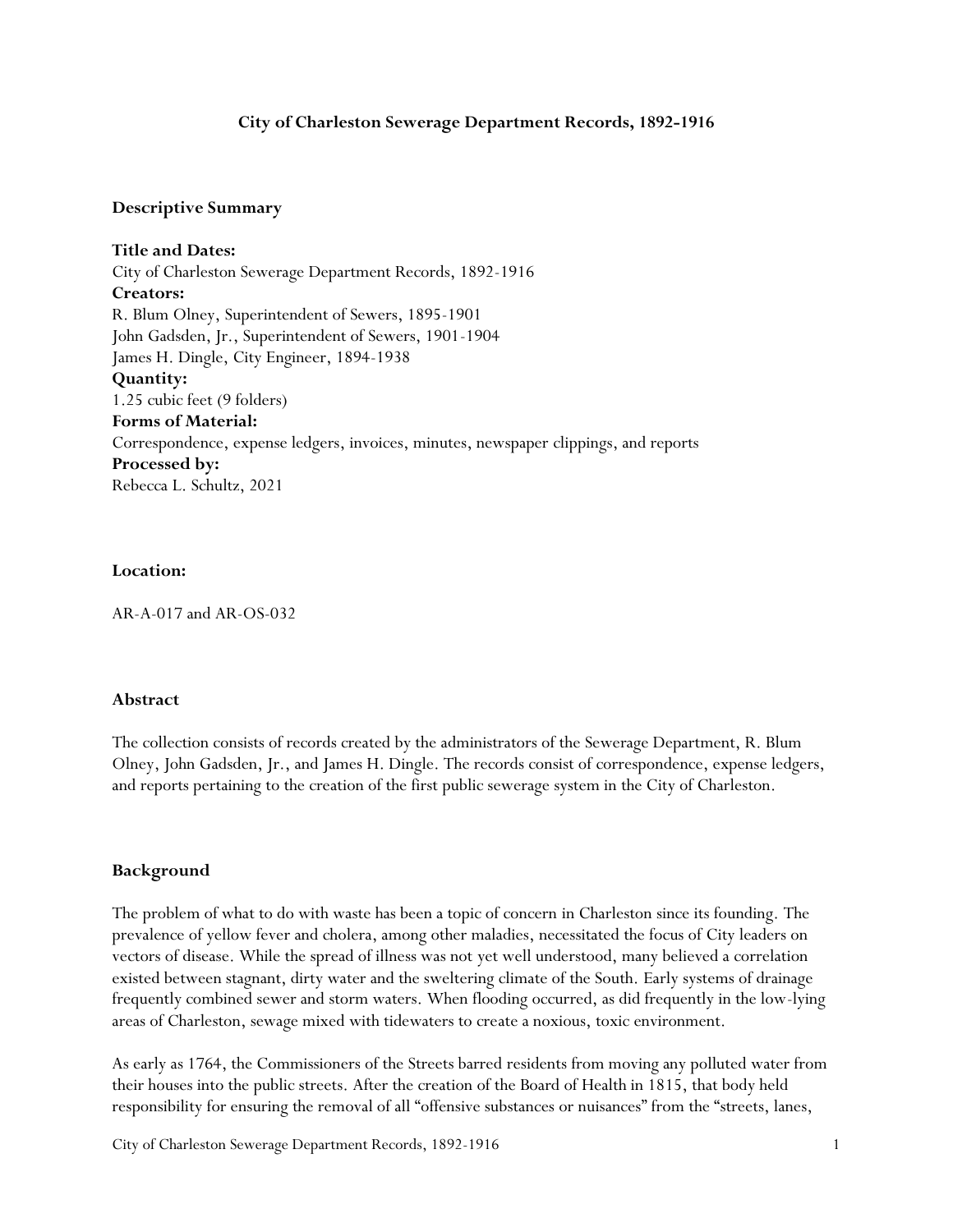alleys and wharves."<sup>1</sup> The advancement of the germ theory in the mid- to late nineteenth century increased focus on eliminating sources of contamination. The Board of Health embraced the work of sanitary engineer, George E. Waring,  $[r, \omega]$ , who advocated for the separation of sewage and storm drains.

In 1882, the Board condemned the lackadaisical attitude of Charlestonians toward the creation of a regulated sanitation system. They wrote, "it is most extraordinary with our mortuary statistics for constant admonition, that the citizens of a City so favorably located for complete cleanliness should remain longer inactive on such a subject."<sup>2</sup> The following year, an act of the South Carolina Legislature allowed for the formation of a Committee on Sewerage in Charleston to investigate the creation of a public sewage system.

Largely due to budgetary constraints and the objection of residents to new taxes, it took another twelve years for the City to take action on the Committee's recommendations. In October 1894, City Council approved the employment of Capt. R.F. Hartford to engineer a new separate sewerage system in the area south of Broad Street. Construction began the following month. Capt. Hartford oversaw the work with the assistance of the Engineering Department until June 1895 when City Council created the Department of Sewerage with then Assistant City Engineer R.B. Olney accepting the position of Superintendent of Sewers.<sup>3</sup>

# **Scope and Content Note**

The collection consists of the files of the Sewerage Department under the administration of superintendents R.B. Olney and John Gadsden, Jr. and City Engineer James H. Dingle, who assumed control of the department after Gadsden's death in 1904. The material found in the collection is arranged chronologically and includes correspondence, expense ledgers, invoices, minutes, newspaper clippings, and reports. These documents offer insight into the City's efforts to advance sanitary reform through the creation of a modern sewerage system.

## **Folder List**

 $\overline{\phantom{a}}$ 

| <b>Box</b> | <b>Folder</b> |                                                                                                                                                            |
|------------|---------------|------------------------------------------------------------------------------------------------------------------------------------------------------------|
| $1 \quad$  |               | Graduation Thesis: Sewerage and Drainage with a Review of the Tidal System of Charleston,<br>South Carolina, James Hervey Dingle, Cornell University, 1892 |
|            |               | Board of Sewer Commissioners Minutes and Ordinances, 1894-1897                                                                                             |

<sup>1</sup> *Digest of Ordinances of the City Council or Charleston from 1783 to July 1818*, (Charleston, S.C.: Archibald E. Miller, 1818), 22.

<sup>2</sup> *Yearbook 1882, City of Charleston, South Carolina*, (Charleston, S.C.: The News and Courier Book Presses, 1892), 54.

<sup>3</sup> For more in-depth information on the history of sewerage in Charleston see: Butler, Christina Rae, *Lowcountry at High Tide: A History of Flooding, Drainage, and Reclamation in Charleston, South Carolina* (Columbia, S.C.: University of South Carolina Press, 2020).

City of Charleston Sewerage Department Records, 1892-1916 2